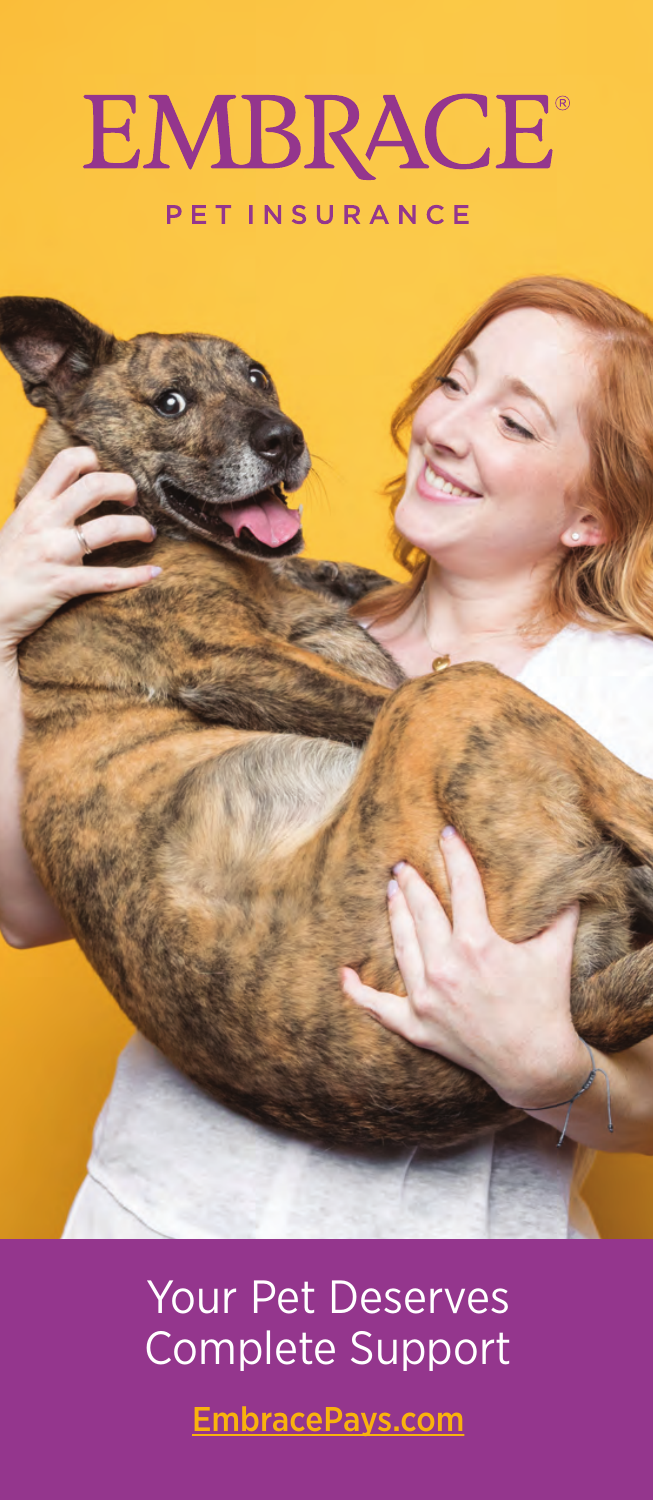Embrace has you covered.

Embrace Pet Insurance policies provide coverage for every [unexpected accident and illness,](https://www.embracepetinsurance.com/coverage/pet-insurance-plan) including [hereditary and congenital](https://www.embracepetinsurance.com/coverage/pet-insurance-plan/genetic-breed-specific-conditions) conditions, chronic conditions, [cancer,](https://www.embracepetinsurance.com/coverage/pet-insurance-plan/cancer) *and more.* 



Exam fees



Diagnostic testing



[Alternative therapies](https://www.embracepetinsurance.com/coverage/pet-insurance-plan/alt-therapies)



[ER & specialist care](https://www.embracepetinsurance.com/coverage/pet-insurance-plan/er-specialist-care)



Hospitalization & surgery



Behavioral training

#### **[Pre-existing conditions](https://www.embracepetinsurance.com/coverage/pet-insurance-plan/pre-ex-conditions) are not covered.**  Visit the Embrace website for a full list of [what's not covered.](https://www.embracepetinsurance.com/coverage/pet-insurance-plan/embrace-terms)

## **[GET YOUR FREE QUOTE](https://www.embracepetinsurance.com/?utm_source=vet&utm_medium=collateral&utm_campaign=embracepays)**

[EmbracePays.com](https://www.embracepetinsurance.com/?utm_source=vet&utm_medium=collateral&utm_campaign=embracepays) | (800) 682-9942

# **Customers consistently rate Embrace over 9 out of 10.**



Hit by a Car Boomer

*"When you're going through the hardest time of your lives the way we were, you need someone on your team to help you get through it. And that's what Embrace was for us."* 

#### -Jeffrey, Boomer's Pet Parent

Total vet bills: \$8,527  **Embrace reimbursed: \$7,224**



*"When Sadie was just 2 years old she suddenly fell ill. The diagnosis was shocking and costly. Embrace has truly been a lifesaver and a blessing for Sadie."* 

—Sara, Sadie's Pet Parent



Total vet bills: \$9,031  **Embrace reimbursed: \$6,525**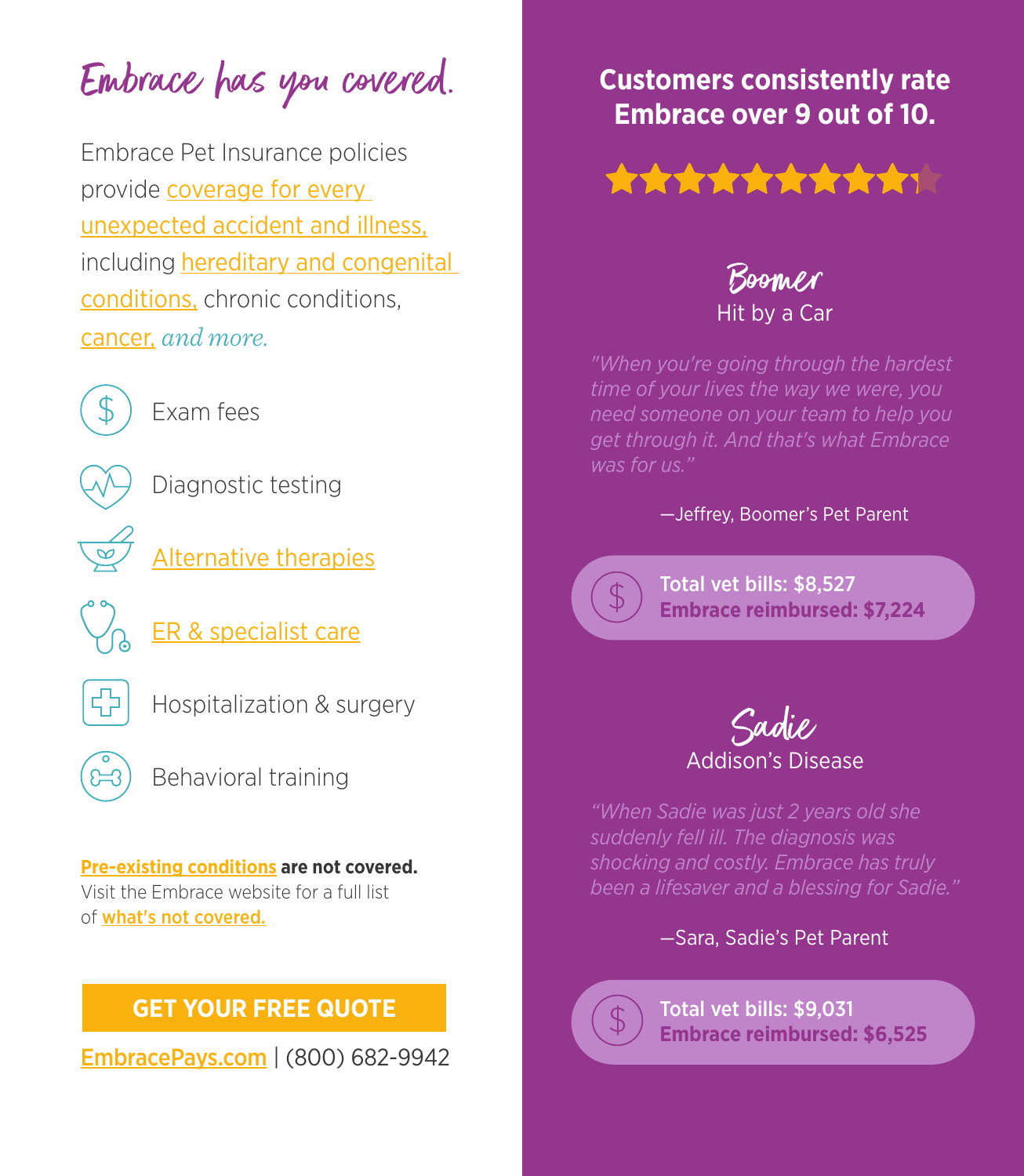# $66$

*Embrace is everything you wish any company to be. True to their word, helpful, kind, easy to contact, great online.*

Christina K.

Pet Parent of Kumiko, Cagnie, Brady, & Louie

> **No network. Use any vet.**

#### **Personalized Accident & Illness Policies**

Embrace offers policies that fit your specific needs and budget. You pick the annual maximum, annual deductible, and reimbursement percentage. We provide dependable coverage.

#### **Support When You Need it Most**

We'll be there for you with a compassionate customer care team, dedicated claims staff, and 24/7 access to your policy and claims information via your MyEmbrace customer account.

#### **Wellness Rewards\* for Routine Care**

Embrace's optional preventative care plan helps you budget for your pet's everyday veterinary, training, and grooming costs. Plus, Embrace rewards you with a little extra for giving your pet the best care. [Wellness Rewards](https://www.embracepetinsurance.com/coverage/wellness-rewards) reimburses for:

- Vaccinations & titers
- $\triangleleft$  Spay/neuter surgery
- $\blacktriangleright$  Flea, tick, & heartworm preventatives
- $\checkmark$  Microchipping
- $\checkmark$  Routine blood work
- Grooming, training, & more